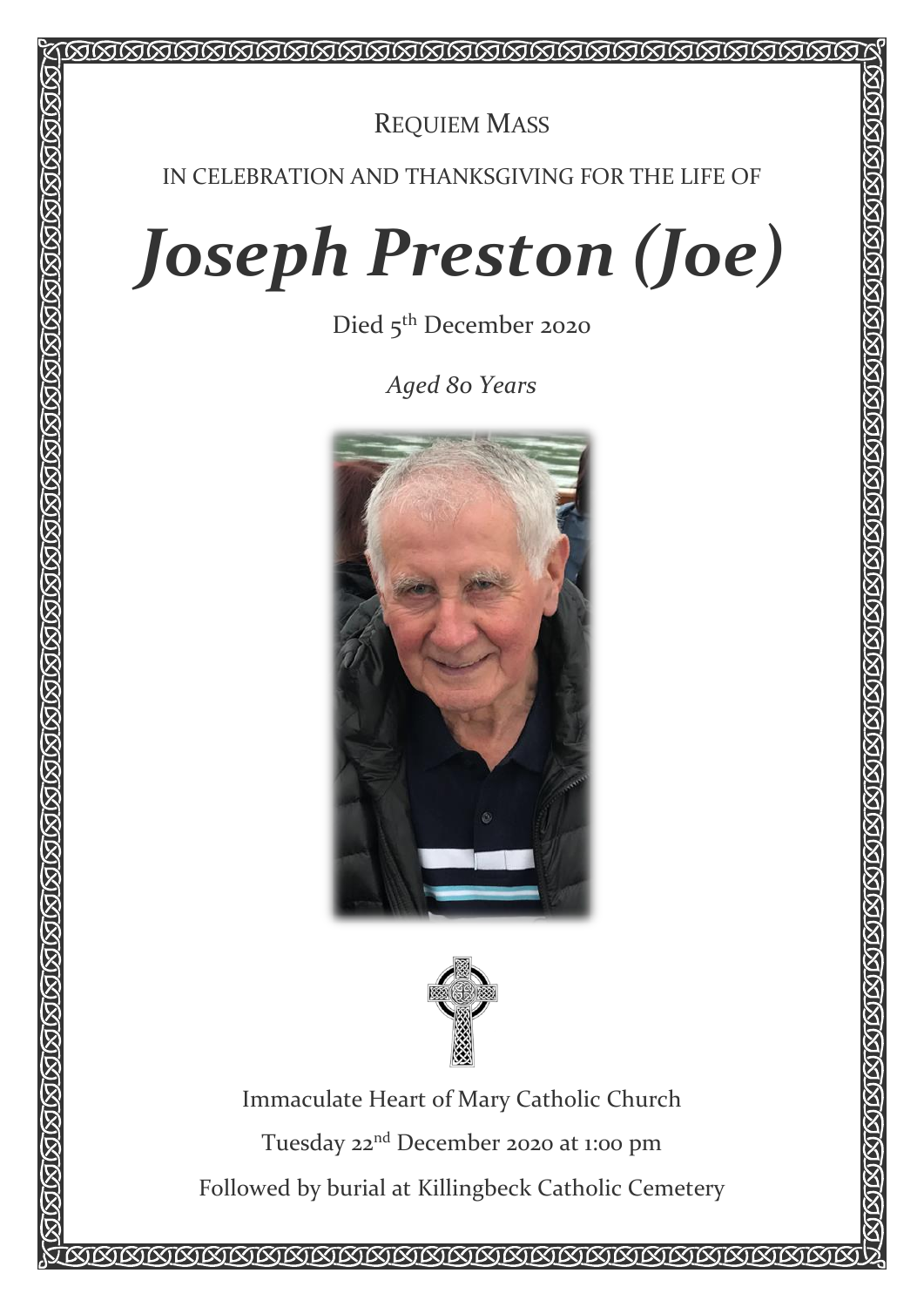

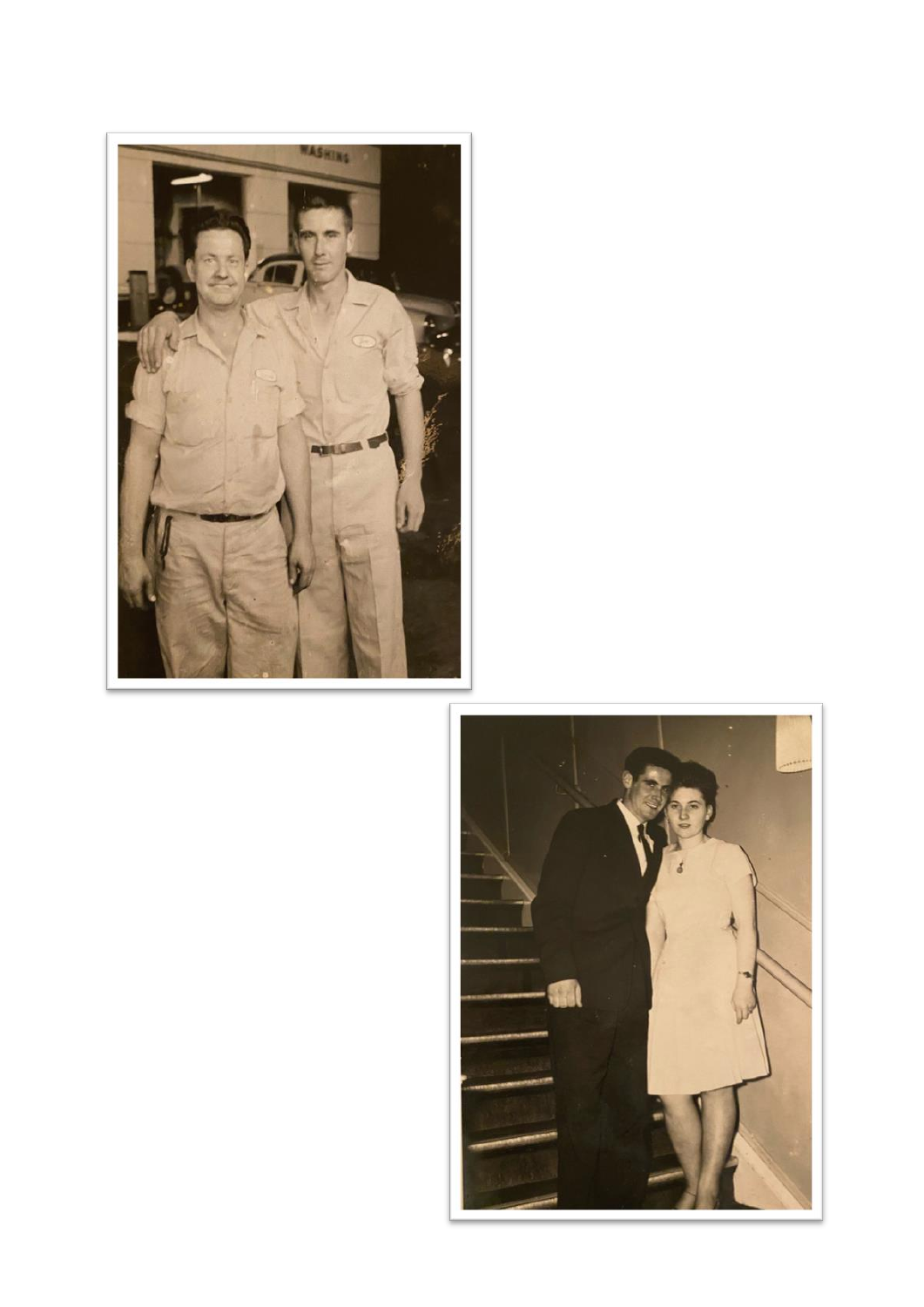# **OPENING HYMN**

I watch the sunrise *by Organist - Peter Siney* 

## **EULOGY**

#### **FIRST READING**

#### **A reading from the book of Wisdom 3 1-6 9**

The souls of the righteous are in the hand of God, and no torment will ever touch them. In the eyes of the foolish they seemed to have died, and their departure was thought to be a disaster, and their going from us to be their destruction; but they are at peace. For though in the sight of others they were punished, their hope is full of immortality. Having been disciplined a little, they will receive great good, because God tested them and found them worthy of himself; like gold in the furnace he tried them, and like a sacrificial burnt offering he accepted them. Those who trust in him will understand truth, and the faithful will abide with him in love, because grace and mercy are upon his holy ones, and he watches over his elect.

The word of the Lord. *All: Thanks be to God.*

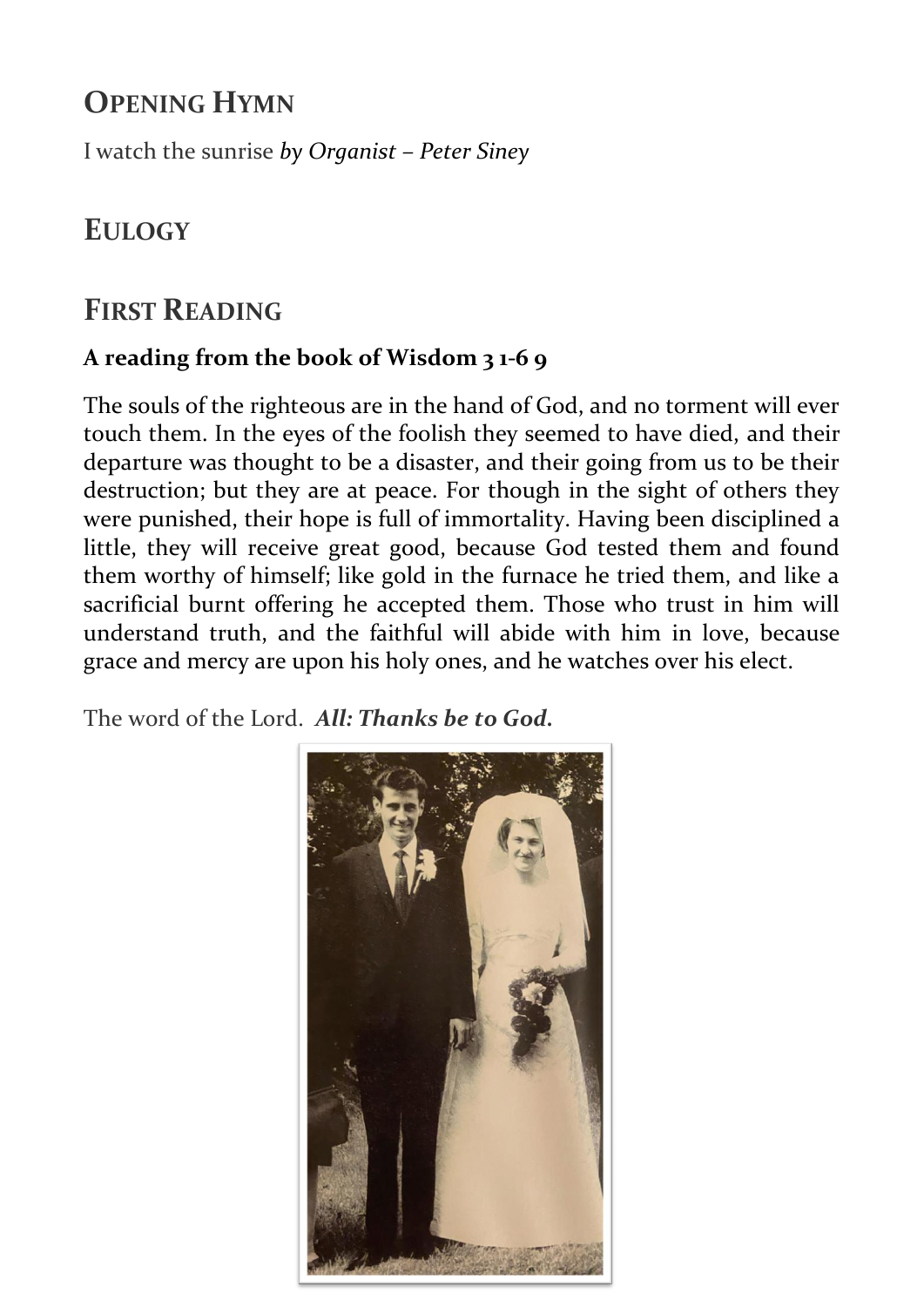#### **RESPONSORIAL PSALM**

#### *Response: The Lord is my shepherd, there is nothing I shall want.*

The Lord is my shepherd; there is nothing I shall want. Fresh and green are the pastures where he gives me repose. Near restful waters he leads me to revive my drooping spirit. *R/*

He guides me along the right path; He is true to his name. If I should walk in the valley of darkness no evil would I fear. You are there with your crook and your staff; with these you give me comfort. *R/*

You have prepared a banquet for me in the sight of my foes. My head you have anointed with oil; my cup is overflowing. *R/*

Surely goodness and kindness shall follow me all the days of my life. In the Lord's own house shall I dwell for ever and ever. *R/*

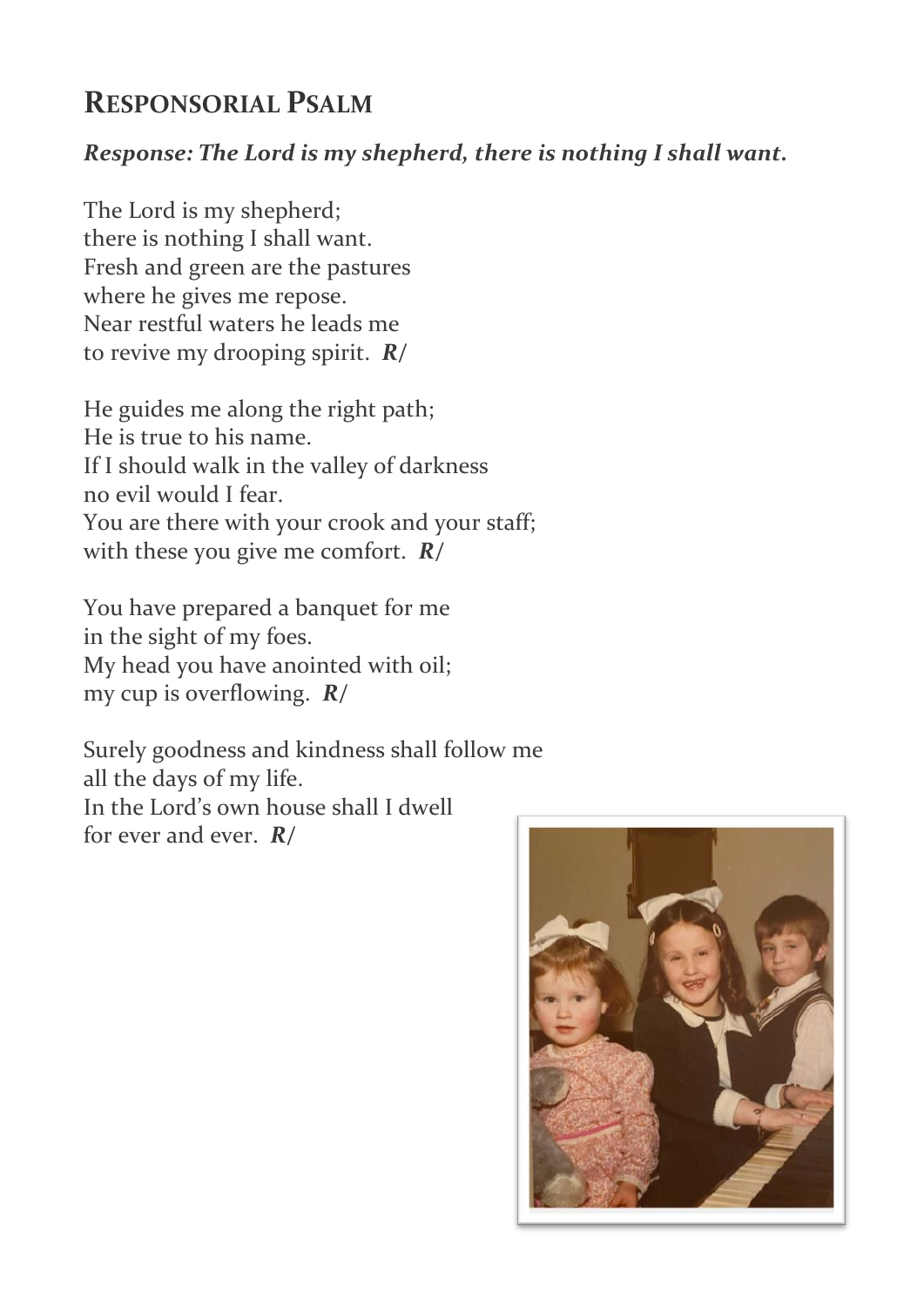*Please stand to greet the Gospel*

#### **GOSPEL ACCLAMATION**

#### *Alleluia, alleluia!*

Happy are those who die in the Lord! Now they can rest forever after their work, since their good deeds go with them. *Alleluia!*

Celebrant: The Lord be with you. *All:* **And with your spirit** Celebrant: A reading from the holy gospel according to John. *All: Glory to you, O Lord.*

### **GOSPEL**

*John 14 1:6 There are many rooms in my Father's house.*

Jesus said to his disciples:

'Do not let your hearts be troubled, trust in God still and trust in me. There are many rooms in my Father's house; if there were not, I should have told you. I am going now to prepare a place for you, and after I have gone and prepared you a place, I shall return to take you with me; so that where I am, you may be too.

You know the way to the place where I am going. Thomas said, "Lord, we do not know where you are going, so how can we know the way?"

Jesus said: 'I am the Way, the Truth and the Life. No-one can come to the Father except through me.'

The Gospel of the Lord *All: Praise to you, Lord Jesus Christ.*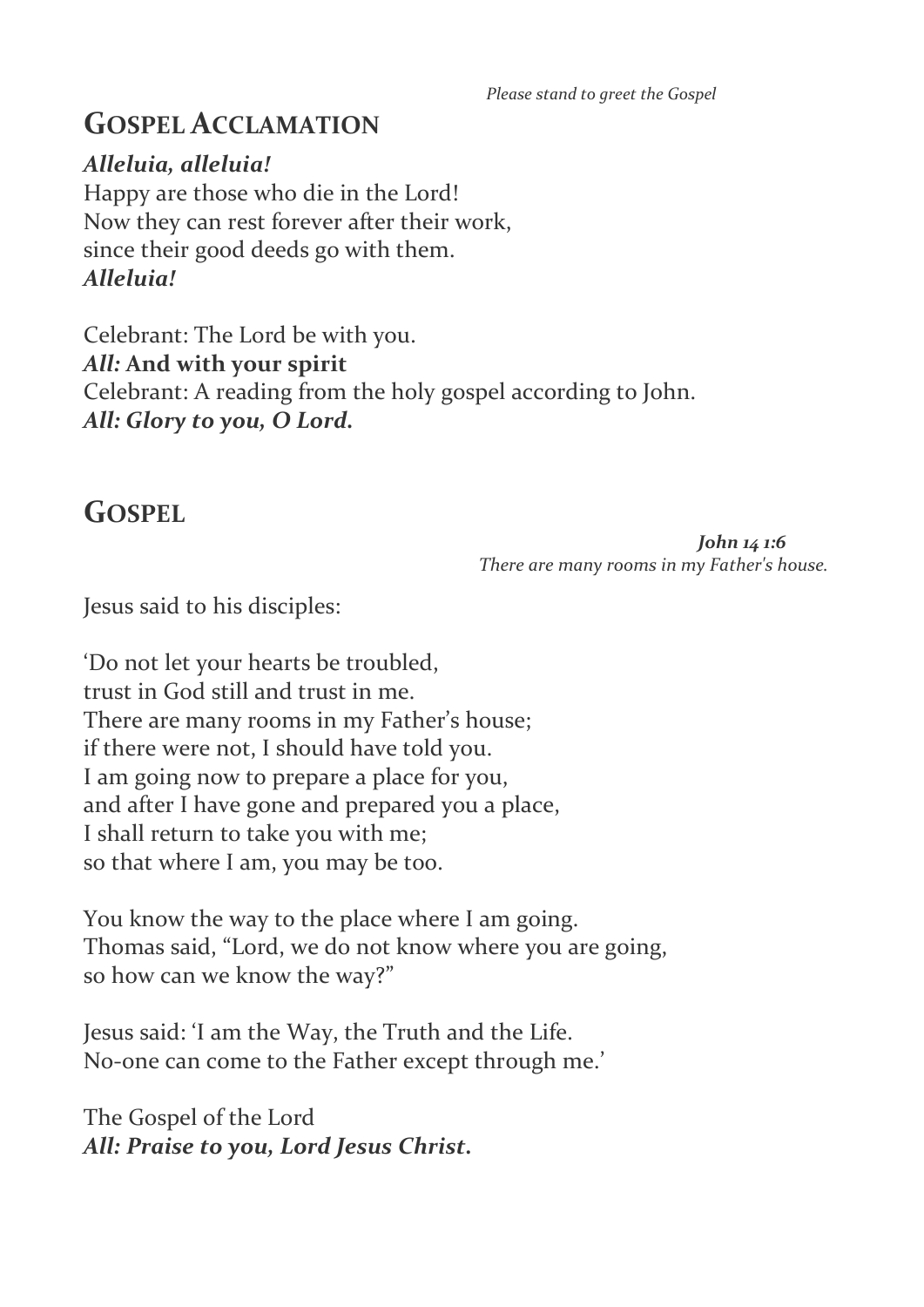### **BIDDING PRAYERS**

Lord in your mercy. *Response: Hear our prayer.*

#### **REFLECTIVE SONG**

Our Lady of Knock *by Tommy McLoughlin*

### **COMMUNION HYMN**

Amazing Grace *by Tommy McLoughlin*

#### **FINAL HYMN**

O Lord my God by Organist - Peter Siney

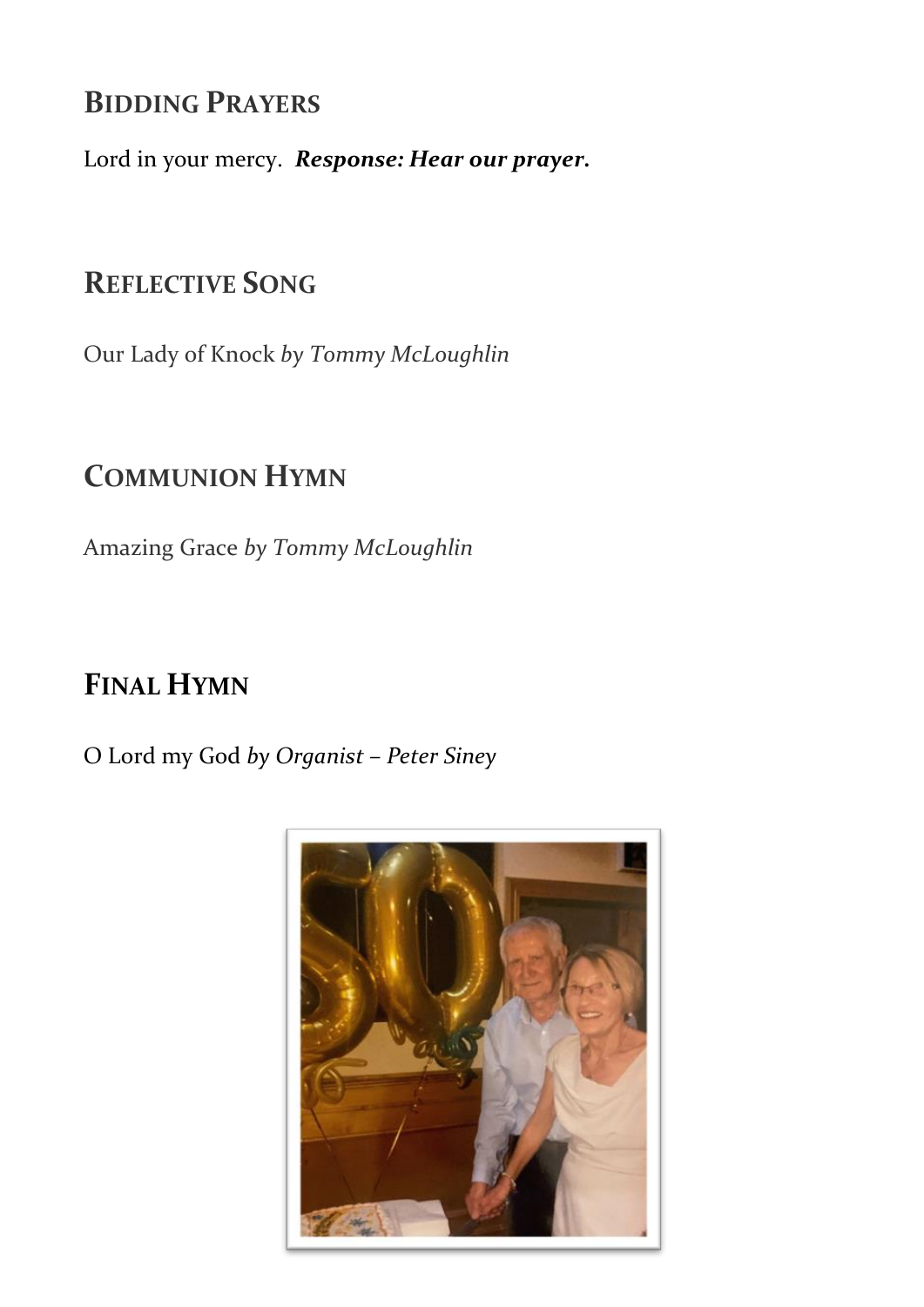